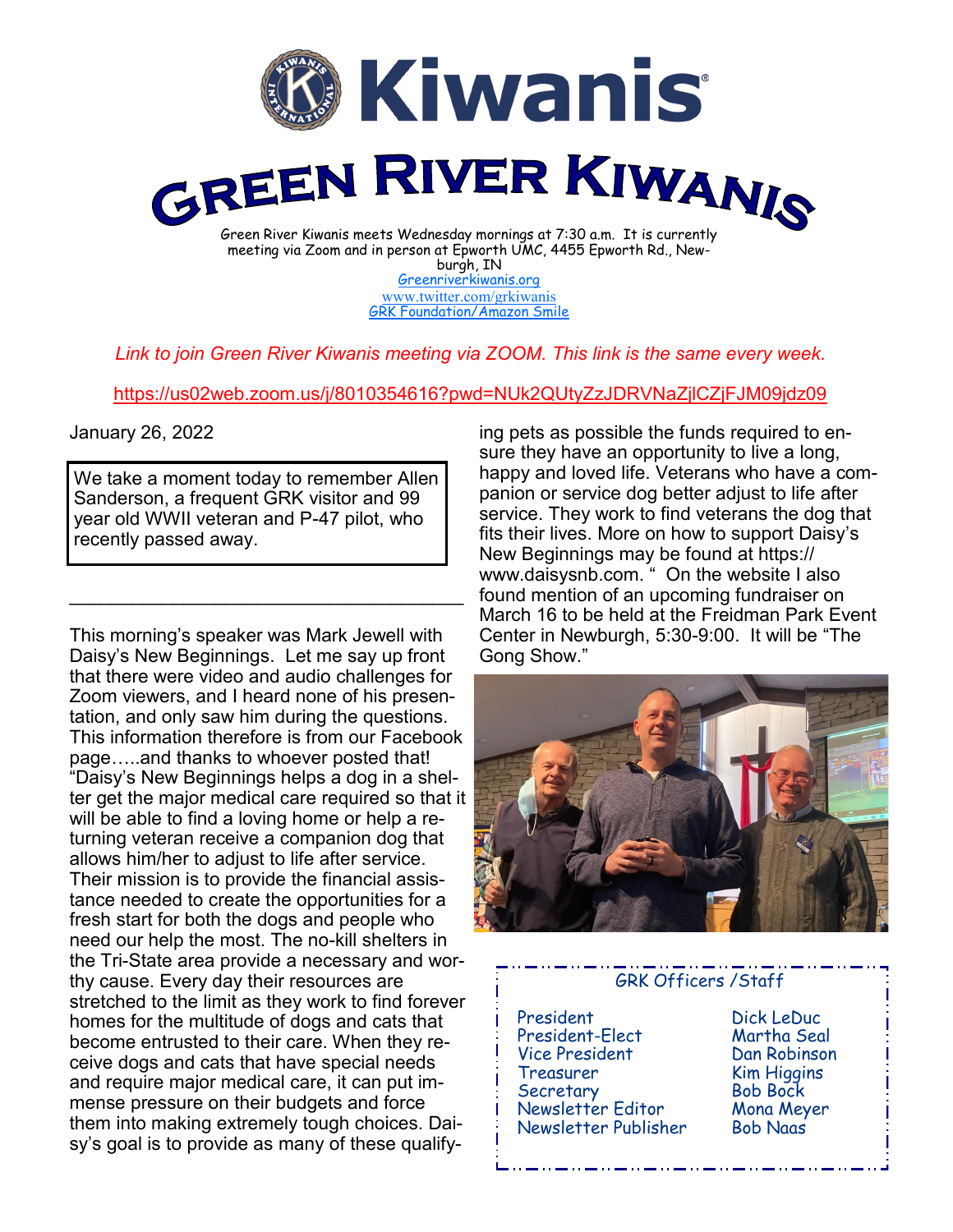The recent dinner night out at the Roca Bar had 13 well fed participants!

 $\mathcal{L}_\text{max}$  , and the set of the set of the set of the set of the set of the set of the set of the set of the set of the set of the set of the set of the set of the set of the set of the set of the set of the set of the



The Riley Walk is coming up on February 26 (only 5 Saturdays away!), at 9:00 in Eastland Mall. The Indiana district of Kiwanis' relationship with Riley Hos-

pital began in 1919 when the district began to raise money to build the hospital, which opened in 1924. In 1992 the Southwind district began to hold a walkathon and raised \$1100. Last year, when the walk was held virtually, \$38,000 was raised, with \$21,000 of this coming from GRK. Over the past 29 years \$550,000 has been raised. This year's walk, COVID permitting, will be held in person….and it's time to sign up, solicit sponsors, and do your part in supporting the great work of Riley Hospital.

Harrison's Key Club is holding an in-person Valentine's bingo party at Willow Park on Feb. 9 at 3:00. If you want to take part, you are asked to be there at 2:30. See **Debbie Kassenbrock** for details.

\_\_\_\_\_\_\_\_\_\_\_\_\_\_\_\_\_\_\_\_\_\_\_\_\_\_\_\_\_\_\_\_\_\_\_\_\_\_

**Debbie** also noted how generous GRKiwanians are with both their Happy Dollars and half-pot winnings, and she especially noted how generous **Scott Alpers** is in providing pizza for many occasions.

\_\_\_\_\_\_\_\_\_\_\_\_\_\_\_\_\_\_\_\_\_\_\_\_\_\_\_\_\_\_\_\_\_\_\_\_\_\_

Evansville Christian School has now chartered its Key Club, so expect to start hearing of its events.

\_\_\_\_\_\_\_\_\_\_\_\_\_\_\_\_\_\_\_\_\_\_\_\_\_\_\_\_\_\_\_\_\_\_\_\_\_\_

**Dick Le Duc** would like to remind us about the following COVID-related issues as they pertain to GRK.

1. Currently EUMC does not have any restrictions.

2. Please watch for updates from your captain going forward.

3. If You are not sure whether you should attend or not, then please consider ZOOM.

4.If you attend in person please consider wearing a mask, but it is not mandatory.

5. We will not have Greeter for the next several

weeks.

6. Look for signup sheets for volunteering at another table.

7. Spread out in the church 6ft apart every other row if possible.

8. When you have a question for the speaker, I will come to you BUT I will hold on to MIC

9. Your attendance is recorded if you decide to attend via ZOOM \_\_\_\_\_\_\_\_\_\_\_\_\_\_\_\_\_\_\_\_\_\_\_\_\_\_\_\_\_\_\_\_\_\_\_\_\_\_

Thought of the week, courtesy of **Martha Seal**:



Check out the next page for pictures from the Holy Spirit BUG program, courtesy of **Sylvia DeVault**.  $\mathcal{L}_\text{max}$  , and the set of the set of the set of the set of the set of the set of the set of the set of the set of the set of the set of the set of the set of the set of the set of the set of the set of the set of the

 $\mathcal{L}_\text{max}$  , and the set of the set of the set of the set of the set of the set of the set of the set of the set of the set of the set of the set of the set of the set of the set of the set of the set of the set of the

**Next week's speaker will be Susan Draper with CASA**